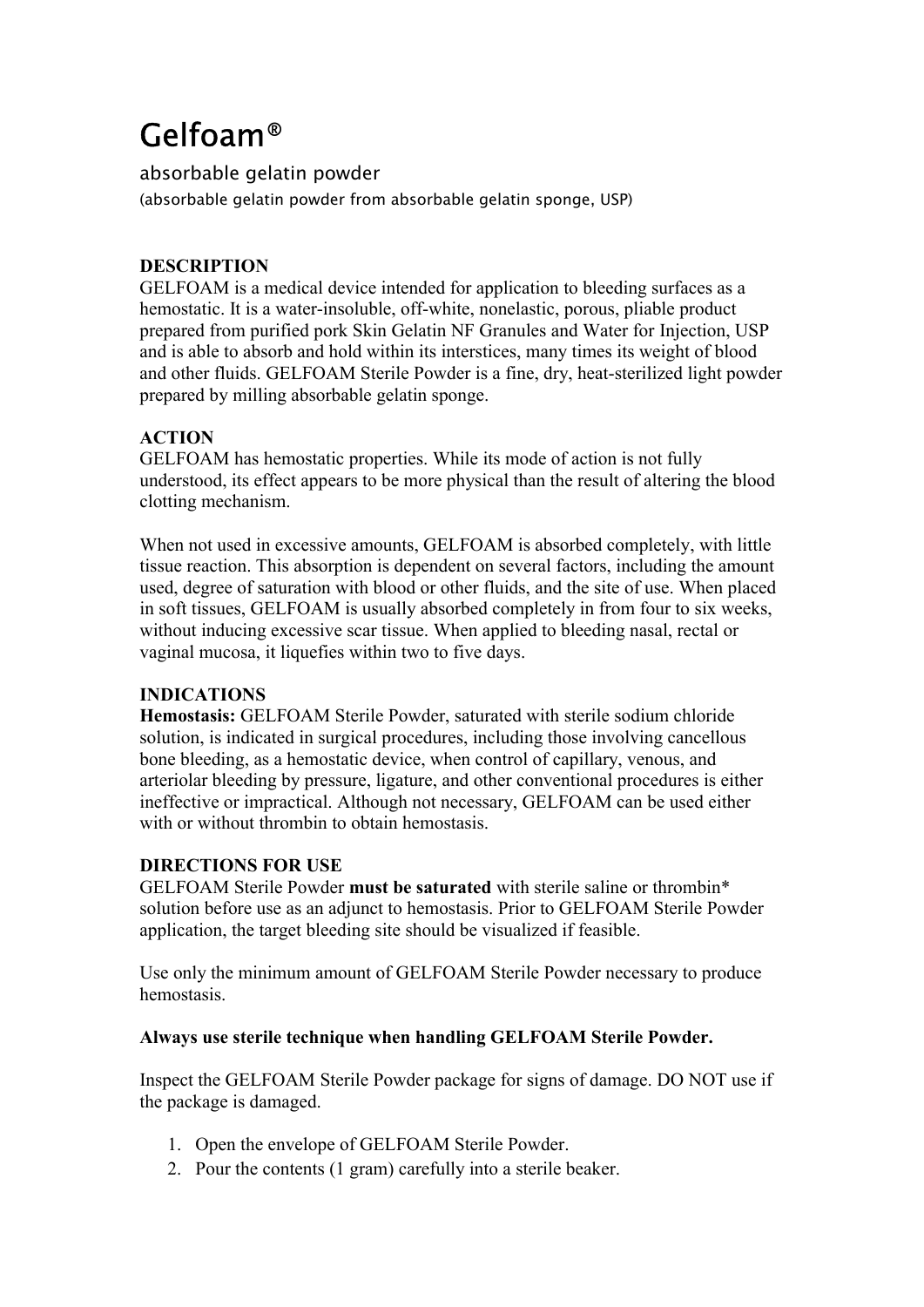- <span id="page-1-0"></span>3. Add approximately 3-4 mL of sterile saline or thrombin solution to prepare a putty-like paste.
- 4. If less viscosity is desired, add 7-10 mL of sterile saline or thrombin solution.
- 5. Compress the mixture with gloved fingers into the bottom of the beaker (*to avoid dispersion of the powder*).
- 6. Knead into the desired consistency.
- 7. Smear or press the doughy paste against the bleeding surface.
- 8. Remove the excess paste once hemostasis is achieved.

Notes:

- Once hemostasis is achieved, GELFOAM Sterile Powder may be left at the bleeding site when necessary. GELFOAM Sterile Powder may be left in place when applied to mucosal surfaces until it liquefies.
- Since GELFOAM Sterile Powder causes little more cellular reaction than does the blood clot, the wound may be closed over it.
- **For use with thrombin, consult the thrombin insert for complete prescribing information and proper sample preparation.**

[\\*](#page-1-0) Prepared as per thrombin label instructions.

# **CONTRAINDICATIONS**

GELFOAM should not be used in closure of skin incisions because it may interfere with healing of the skin edges. This is due to mechanical interposition of gelatin and is not secondary to intrinsic interference with wound healing.

GELFOAM must not be placed in intravascular compartments because of the risk of embolization.

Do not use GELFOAM Sterile Powder in patients with known allergies to porcine collagen (see **WARNINGS**).

# **WARNINGS**

Life-threatening anaphylactic reactions, including death, have been reported after exposure to absorbable gelatin. Patients with history of allergies to porcine products may be at risk of serious acute hypersensitivity reactions, including anaphylaxis (see **CONTRAINDICATIONS**). If an anaphylactic reaction is observed, absorbable gelatin administration should be immediately discontinued and any applied product removed.

GELFOAM is not intended as a substitute for meticulous surgical technique and the proper application of ligatures, or other conventional procedures for hemostasis.

GELFOAM is supplied as a sterile product and must not be re-sterilized. Unused, opened envelopes of GELFOAM must be discarded.

To prevent contamination, employ aseptic procedure in opening envelope and withdrawing GELFOAM. If the envelope is damaged, the contained GELFOAM must not be used.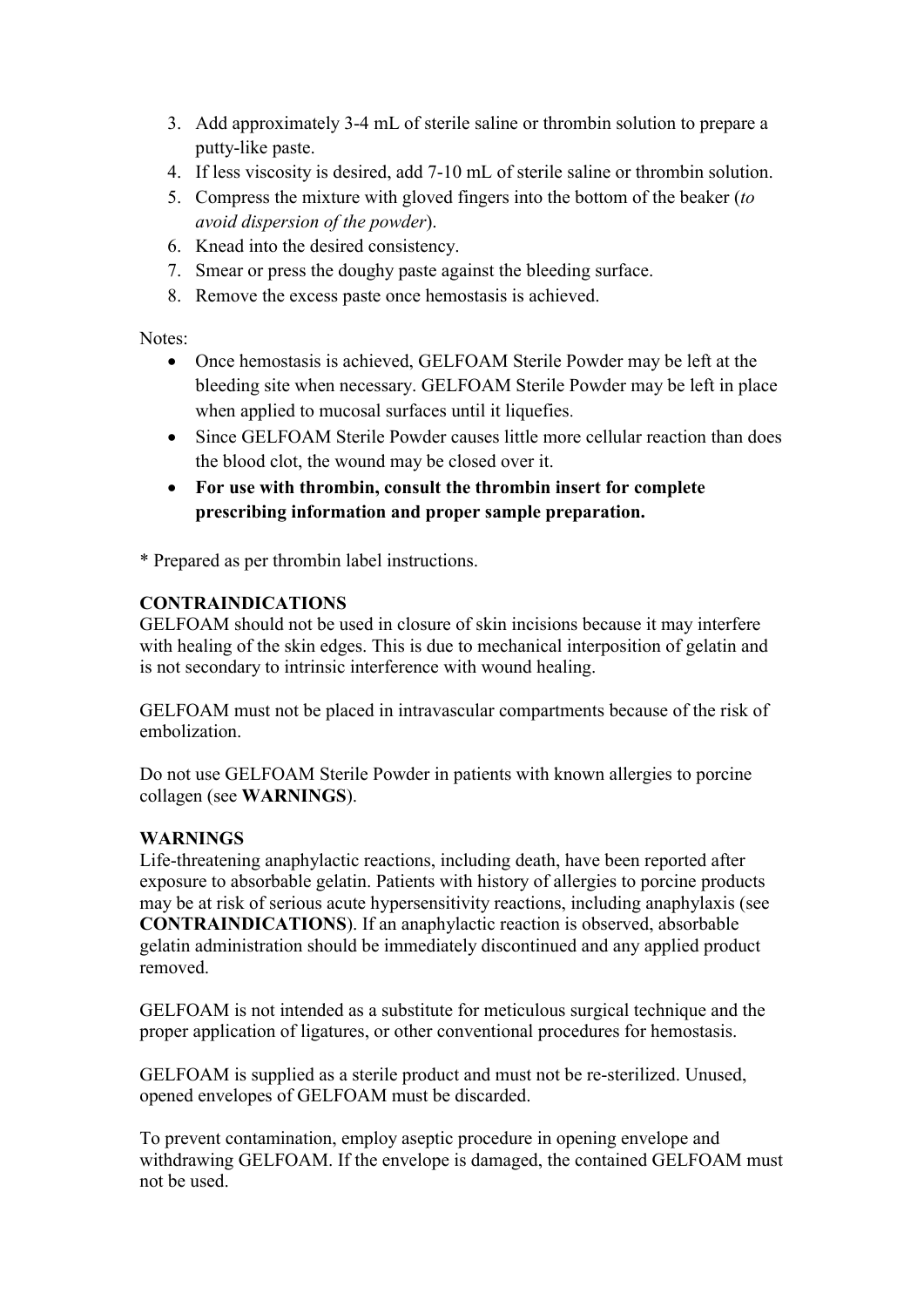Only the minimum amount of GELFOAM necessary to achieve hemostasis should be used. Once hemostasis is attained, excess GELFOAM should be carefully removed.

The use of GELFOAM is not recommended in the presence of infection. GELFOAM should be used with caution in contaminated areas of the body. If signs of infection or abscess develop where GELFOAM has been positioned, reoperation may be necessary in order to remove the infected material and allow drainage.

Although the safety and efficacy of the combined use of GELFOAM with other agents such as topical thrombin has not been evaluated in controlled clinical trials, if in the physician's judgment concurrent use of other agents is medically advisable, the product literature for that agent should be consulted for complete prescribing information.

While packing a cavity for hemostasis is sometimes surgically indicated, GELFOAM should not be used in this manner unless excess product not needed to maintain hemostasis is removed.

Whenever possible, it should be removed after use in laminectomy procedures and from foramina in bone, once hemostasis is achieved. This is because GELFOAM may swell on absorbing fluids and produce nerve damage by pressure within confined bony spaces.

The packing of GELFOAM, particularly within bony cavities, should be avoided, since swelling may interfere with normal function and/or possibly result in compression necrosis of surrounding tissues.

#### **PRECAUTIONS**

GELFOAM should not be placed in the vicinity of the cerebral ventricular space or where there is a possibility of a cerebrospinal fluid fistula to the target bleeding site. GELFOAM should also not be used as a tissue substitute to repair tissue defects of the dura or the cranium. GELFOAM may migrate from central nervous system (CNS) surgical sites into the cerebral ventricular space and compromise the cerebrospinal fluid circulation. Hydrocephalus and cerebrospinal fluid retention, requiring a re-intervention to remove GELFOAM residue, have been reported in adult and pediatric patients (see **ADVERSE REACTIONS**). In some cases, these complications occurred several months after use of GELFOAM.

The minimum amount of GELFOAM Sterile Powder needed for hemostasis should be applied together with pressure until the bleeding stops. The excess should then be removed.

GELFOAM should not be used for controlling postpartum hemorrhage or menorrhagia.

GELFOAM should not be used in conjunction with autologous blood salvage circuits since the safety of this use has not been evaluated in controlled clinical trials. It has been demonstrated that fragments of another hemostatic agent, microfibrillar collagen, pass through the 40μ transfusion filters of blood scavenging systems.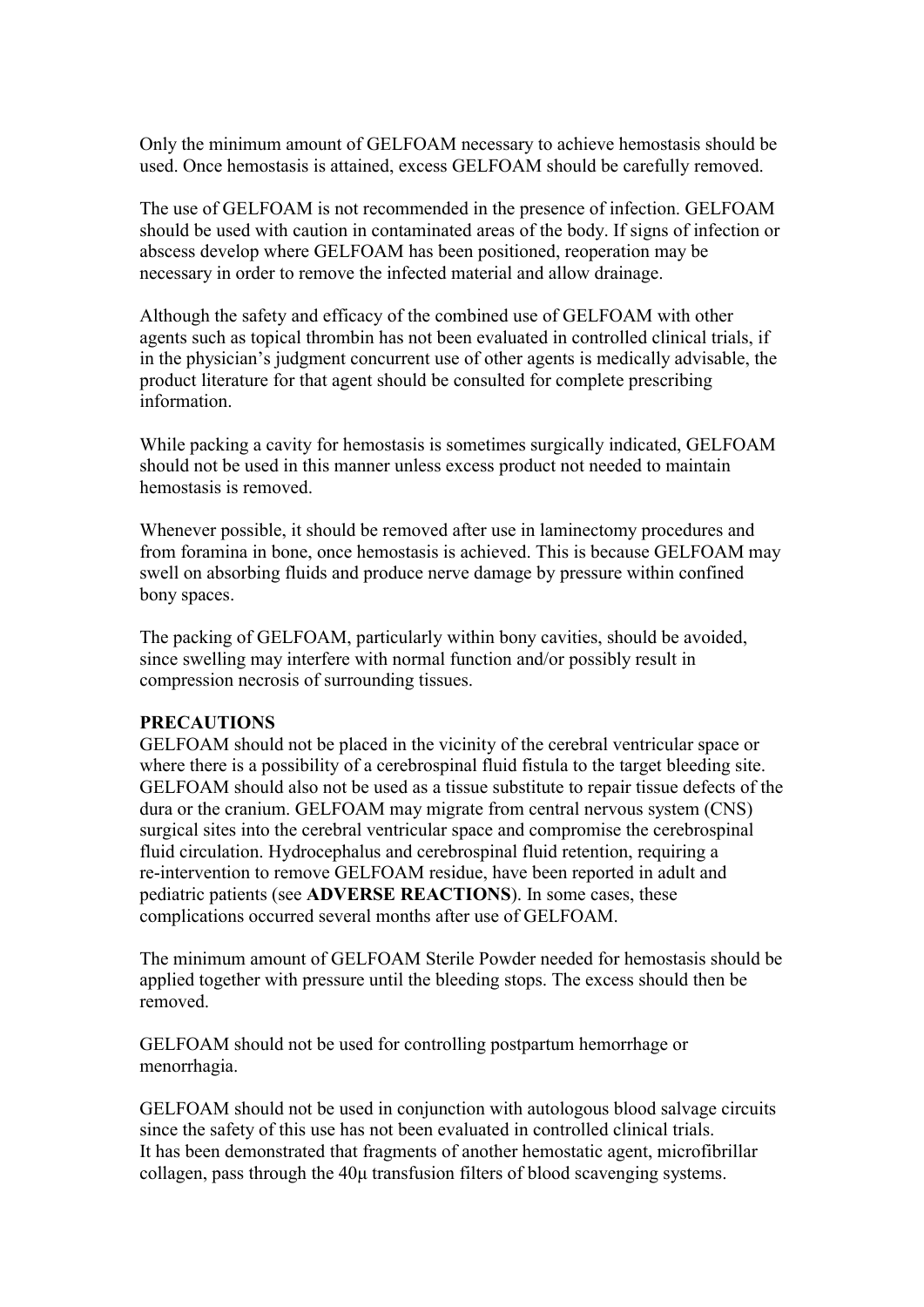Microfibrillar collagen has been reported to reduce the strength of methylmethacrylate adhesives used to attach prosthetic devices to bone surfaces. As a precaution, GELFOAM should not be used in conjunction with such adhesives.

GELFOAM is not recommended for the primary treatment of coagulation disorders.

It is not recommended that GELFOAM be saturated with an antibiotic solution or dusted with antibiotic powder.

Positioning of the patient resulting in negative peripheral venous pressure during a procedure has been reported to be a contributing factor resulting in intravascular migration of gelatin and life-threatening thromboembolic events and should be avoided.

## **ADVERSE REACTIONS**

Life-threatening anaphylactic reactions, including death, have been reported after exposure to absorbable gelatin (see **WARNINGS**).

Product migration to the cerebral ventricular space followed by hydrocephalus or cerebrospinal fluid retention leading to secondary intervention, has been reported following neurosurgery in the vicinity of the ventricular space (see **PRECAUTIONS**).

There have been reports of fever associated with the use of GELFOAM, without demonstrable infection. GELFOAM may serve as a nidus for infection and abscess formation<sup>1</sup>, and has been reported to potentiate bacterial growth. Giant-cell granuloma has been reported at the implantation site of absorbable gelatin product in the brain<sup>2</sup>, as has compression of the brain and spinal cord resulting from the accumulation of sterile fluid. $3$ 

Foreign body reactions, "encapsulation" of fluid and hematoma have also been reported.

When GELFOAM was used in laminectomy operations, multiple neurologic events were reported, including but not limited to cauda equina syndrome, spinal stenosis, meningitis, arachnoiditis, headaches, paresthesias, pain, bladder and bowel dysfunction, and impotence.

Excessive fibrosis and prolonged fixation of a tendon have been reported when absorbable gelatin products were used in severed tendon repair.

Toxic shock syndrome has been reported in association with the use of GELFOAM in nasal surgery.

Fever, failure of absorption, and hearing loss have been reported in association with the use of GELFOAM during tympanoplasty.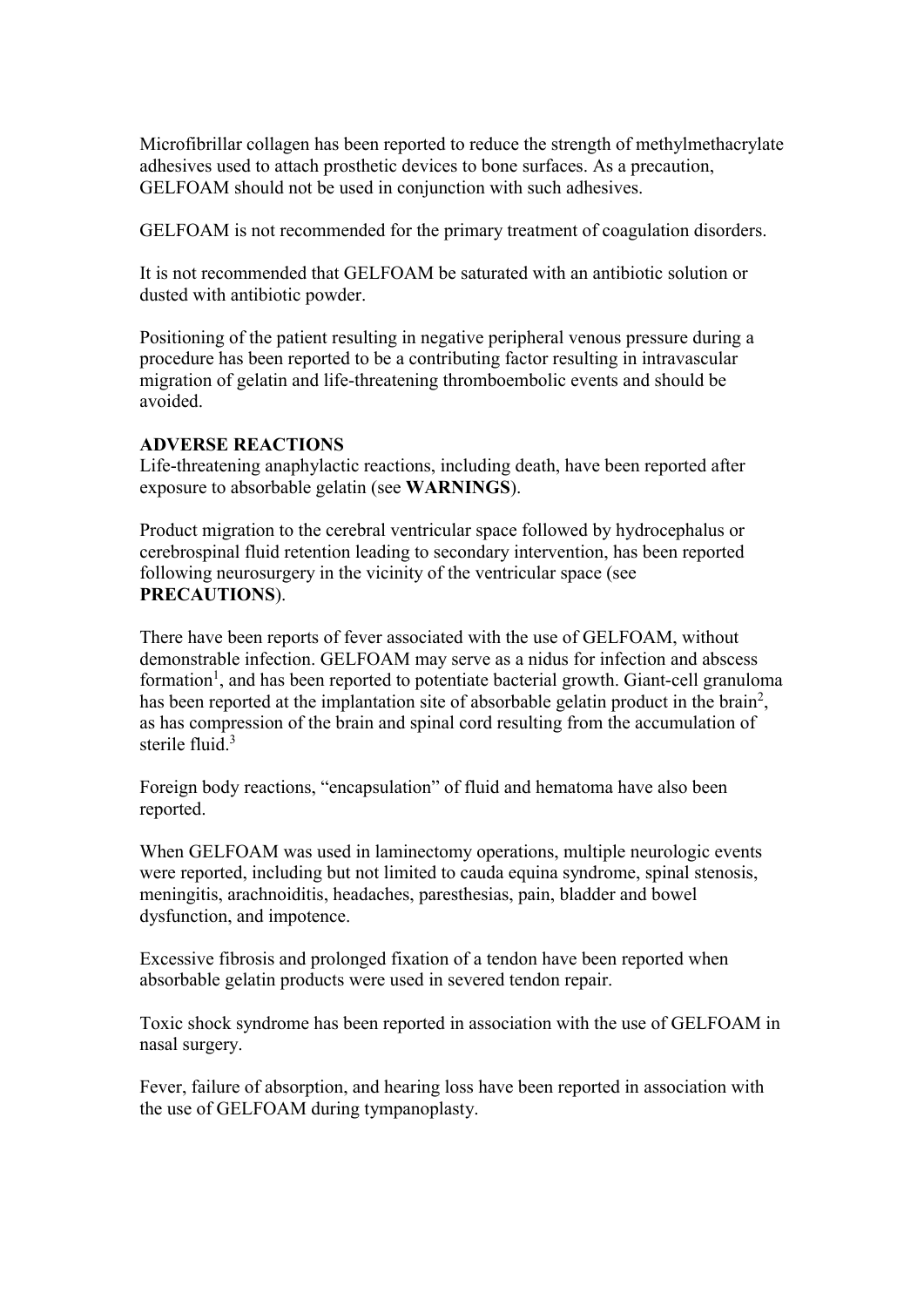#### **ADVERSE REACTIONS REPORTED FROM UNAPPROVED USES**

GELFOAM is not recommended for use other than for topical application to bleeding surfaces as a hemostatic agent.

While some adverse medical events following the unapproved use of GELFOAM have been reported (see **ADVERSE REACTIONS**), other potential harms associated with such use may not have been reported.

When GELFOAM has been used during intravascular catheterization for the purpose of producing vessel occlusion, the following adverse events have been reported; vessel recanalization, intravascular gelatin migration, fever, end organ ischemia and infarction, pancreatitis, post-embolization syndrome, ischemia and infarction at unintended locations (such as duodenum and pancreas), duct stenosis (such as bile duct stenosis), gangrene, infection, necrosis, organ dysfunction, infertility, embolization of extremities, pulmonary embolization, splenic abscess, asterixis, and death.

The following adverse medical events have been associated with the use of GELFOAM for repair of dural defects encountered during laminectomy and craniotomy operations: fever, infection, leg paresthesias, neck and back pain, bladder and bowel incontinence, cauda equina syndrome, neurogenic bladder, impotence, and paresis.

The following adverse medical events have been associated with the use of GELFOAM with or without bone dust for repair of dural and cranial defects encountered during burr-hole operations or craniotomies: cerebrospinal fluid retention and hydrocephalus leading to secondary intervention (see **PRECAUTIONS**).

#### **ADVERSE EVENTS ASSOCIATED WITH BONE HEMOSTASIS**

In a clinical study, 108 patients received GELFOAM Sterile Powder on the cut surface of the sternum during cardiopulmonary bypass surgery, while 107 patients received no treatment on the cut surface of the bone. Table 1 is a summary of medical events reported by at least 1.0% of patients in a treatment group. The most frequently reported events were atrial fibrillation, perioperative event, and wound infection. Events occurring in less than 1.0% of the patients were as follows: anaphylaxis, cardiogenic shock, delirium tremens, infection at the vascular catheter site, unevaluable reaction, sepsis, angina pectoris, atrial arrhythmia, nodal arrhythmia, arteriosclerosis, cardiac insufficiency, cardiac tamponade, cardiomyopathy, deep vein thrombosis, mitral valve disorder, endocarditis, ventricular extrasystoles, heart arrest, hypotension, mesenteric occlusion, supra-ventricular tachycardia, thrombophlebitis, thrombosis, gastrointestinal disorder, gastrointestinal bleeding, increased serum creatinine, dehydration, anemia, thrombocytopenia, abnormal healing, hypovolemia, hypoxia, metabolic acidosis, cerebral infarction, visual hallucinations, stupor, aspiration pneumonia, chest congestion, pleural effusion, pulmonary infiltration, retinal artery occlusion, anuria, UG disorder, abnormal kidney function and menorrhagia.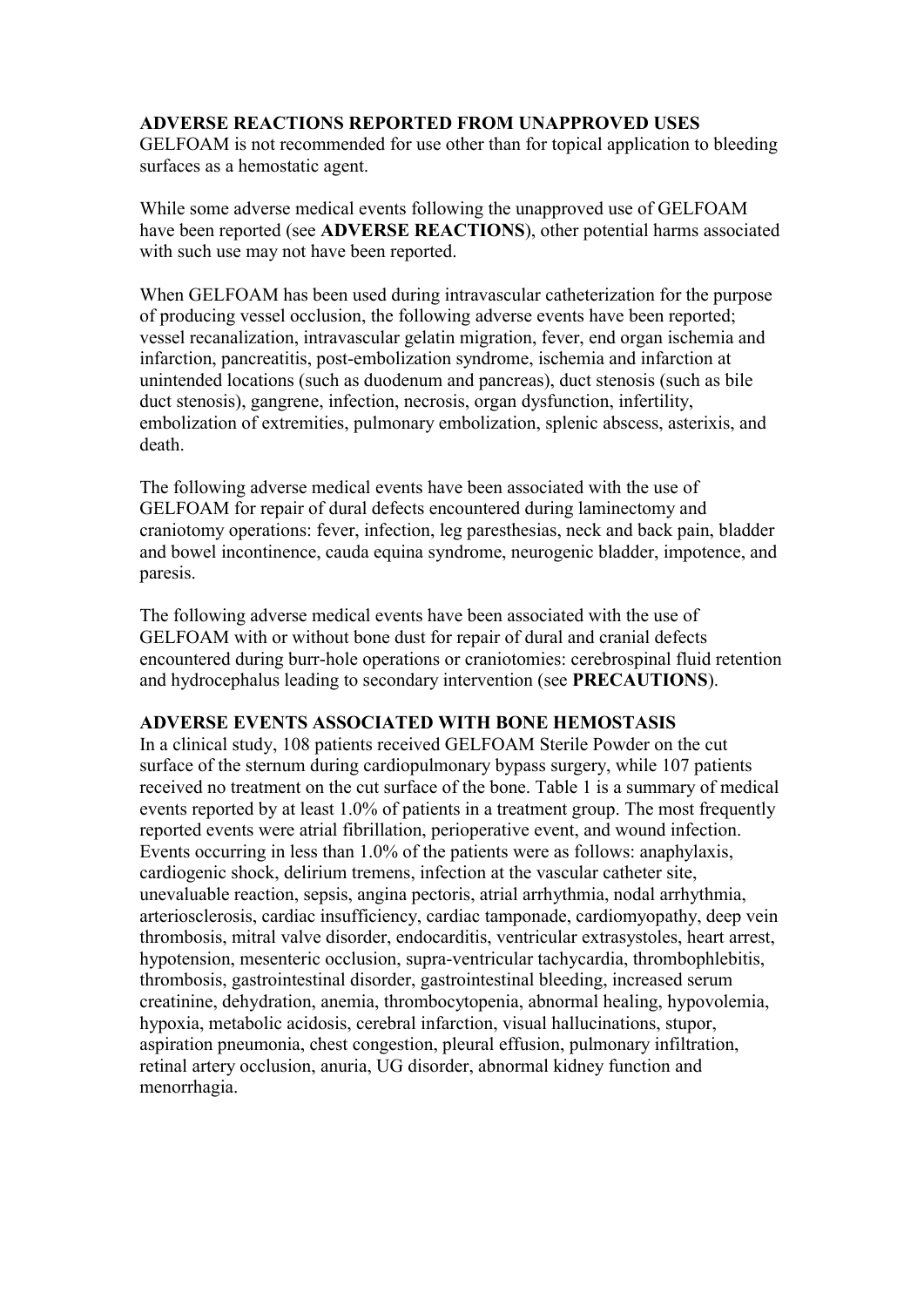**Table 1: Summary of Medical Events for GELFOAM Sterile Powder when used as a Bone Hemostatic Agent During Cardiopulmonary Bypass Surgery**

| <b>Medical Event</b>       | <b>GELFOAM</b><br>$N = 108$ |               | Control<br>$N = 107$ |       | <b>Total</b><br>$N = 215$ |       |
|----------------------------|-----------------------------|---------------|----------------------|-------|---------------------------|-------|
|                            | n                           | $\frac{6}{9}$ | $\mathbf n$          | $\%$  | n                         | $\%$  |
| <b>Atrial Fibrillation</b> | 14                          | (13)          | 12                   | (11)  | 26                        | (12)  |
| Wound Infection            | 6                           | (6)           | 1                    | (0.9) | 7                         | (3.3) |
| Perioperative Event        | $\overline{4}$              | (4)           | 5                    | (4.7) | 9                         | (4.2) |
| Congestive Heart           | 4                           | (4)           | $\boldsymbol{0}$     | (0)   | 4                         | (1.9) |
| Failure                    |                             |               |                      |       |                           |       |
| Ventricular                | $\overline{2}$              | (2)           | 3                    | (2.8) | 5                         | (2.3) |
| Tachycardia                |                             |               |                      |       |                           |       |
| <b>Atrial Flutter</b>      | $\overline{2}$              | (2)           | $\mathbf{0}$         | (0)   | 2                         | (0.9) |
| Peripheral Vascular        | $\overline{c}$              | (2)           | $\theta$             | (0)   | 2                         | (0.9) |
| Disorder                   |                             |               |                      |       |                           |       |
| Pneumothorax               | 2                           | (2)           | 3                    | (2.8) | 5                         | (2.3) |
| <b>Respiratory Failure</b> | $\overline{2}$              | (2)           | 2                    | (1.9) | 4                         | (1.9) |
| <b>Respiratory Arrest</b>  | $\overline{2}$              | (2)           |                      | (0.9) | 3                         | (1.4) |
| Fever                      | 1                           | (1)           | 2                    | (1.9) | 3                         | (1.4) |
| Heart Block                | 1                           | (1)           | $\overline{2}$       | (1.9) | 3                         | (1.4) |
| Prolonged Wound            | $\theta$                    | (0)           | 1                    | (0.9) | 1                         | (0.5) |
| Drainage                   |                             |               |                      |       |                           |       |
| Cellulitis                 | $\mathbf{0}$                | (0)           | 2                    | (1.9) | 2                         | (0.9) |
| Dyspnea                    | $\theta$                    | (0)           | $\overline{c}$       | (1.9) | 2                         | (0.9) |
| Pneumonia                  | $\theta$                    | (0)           | 2                    | (1.9) | 2                         | (0.9) |

In general, the following adverse events have been reported with the use of absorbable porcine gelatin-based hemostatic agents:

• Gelatin-based hemostatic agents may serve as a nidus for infection and abscess formation and have been reported to potentiate bacterial growth.

• Giant cell granulomas have been observed at implant sites when used in the brain.

• After placement, absorbable hemostatic agents may be visible on imaging studies until they are fully absorbed, which could be interpreted as pseudotumor/pseudomass appearance.

• Pseudoinfection/pseudoabscess has also been reported in the literature.

• Pseudotumor/pseudomass and pseudoinfection/pseudoabscess may result in additional invasive procedures, reoperations, and prolonged hospital stays.

• Compression of the brain and spinal cord resulting from the accumulation of sterile fluid has been observed.

• Multiple neurologic events were reported when absorbable gelatin-based hemostatic agents were used in laminectomy operations, including cauda equina syndrome, spinal stenosis, meningitis, arachnoiditis, headaches, paresthesias, pain, bladder and bowel dysfunction, and impotence and paresis.

• The use of absorbable gelatin-based hemostatic agents have been associated with paralysis, due to device migration into foramina in the bone around the spinal cord, and blindness due to device migration in the orbit of the eye, during lobectomy, laminectomy and repair of a frontal skull fracture and lacerated lobe.

• Foreign body reactions, "encapsulation" of fluid, and hematoma have been observed at implant sites.

• Excessive fibrosis and prolonged fixation of a tendon have been reported when absorbable gelatin-based sponges were used in severed tendon repair.

• Toxic shock syndrome was reported in association with the use of absorbable gelatin-based hemostats in nasal surgery.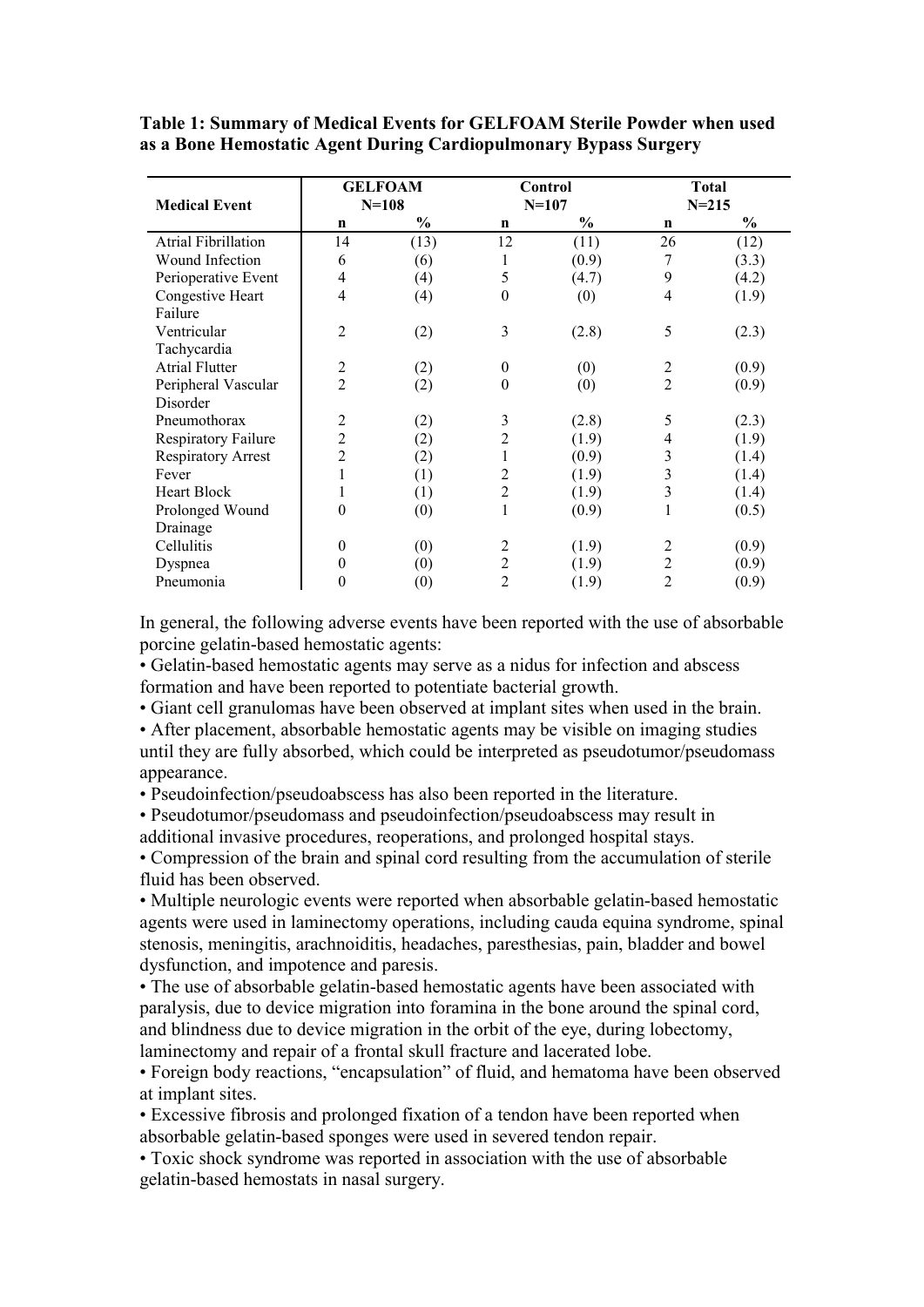• Fever, failure of absorption, and hearing loss have been observed when absorbable hemostatic agents were used during tympanoplasty.

# **CLINICAL STUDIES**

GELFOAM Sterile Powder is a water-insoluble, hemostatic device prepared from purified skin gelatin, and capable of absorbing up to 45 times its weight of whole blood.<sup>4</sup> The absorptive capacity of GELFOAM is a function of its physical size, increasing as the amount of the gelatin powder increases.<sup>5</sup>

The mechanism of action of surface-mediated hemostatic devices is supportive and mechanical.<sup>5</sup> Surface acting devices, when applied directly to bleeding surfaces, arrest bleeding by the formation of an artificial clot and by producing a mechanical matrix that facilitates clotting.<sup>6</sup> Jenkins et al<sup>7</sup> have theorized that the clotting effect of GELFOAM may be due to release of thromboplastin from platelets, occurring when platelets entering the sponge become damaged by contact with the walls of its myriad of interstices. Thromboplastin interacts with prothrombin and calcium to produce thrombin, and this sequence of events initiates the clotting reaction. The authors suggest that the physiologic formation of thrombin in the sponge is sufficient to produce formation of a clot, by its action on the fibrinogen in blood.<sup>7</sup> The spongy physical properties of the gelatin sponge hasten clot formation and provide structural support for the forming clot. $6,8$ 

Several investigators have claimed that GELFOAM becomes liquefied within a week or less and is completely absorbed in four to six weeks, without inducing excessive scar formation.<sup>4,7,9,10,11</sup> Barnes<sup>10</sup> reviewed experiences with GELFOAM in gynecologic surgery. No excessive scar tissue, attributable to the absorption of GELFOAM, could be palpated at postoperative examination.

#### **Bone Hemostasis Study:**

The efficacy of GELFOAM Sterile Powder as a bone hemostatic agent during cardiopulmonary bypass surgery was evaluated.

# Study Design

Two randomized open-label clinical studies were conducted at separate investigative sites. The objectives were as follows:

• To evaluate the effectiveness of GELFOAM Sterile Powder as a hemostatic agent in the treatment of sternal bone bleeding during cardiopulmonary bypass surgery.

• To identify any deleterious effects of GELFOAM Sterile Powder on interference with bone healing.

• To determine any systemic or local wound side effects from leaving GELFOAM Sterile Powder *in situ*.

Patients between the ages of 18 to 74 years old undergoing cardiopulmonary bypass surgery were randomly assigned to either a GELFOAM group or a Control group. The GELFOAM group (composed of 108 patients) had a paste made up of sterile saline solution and GELFOAM Sterile Powder applied to the cut sternal surface immediately following sternotomy. The Control group (composed of 107 patients) received no treatment applied to the cut surface.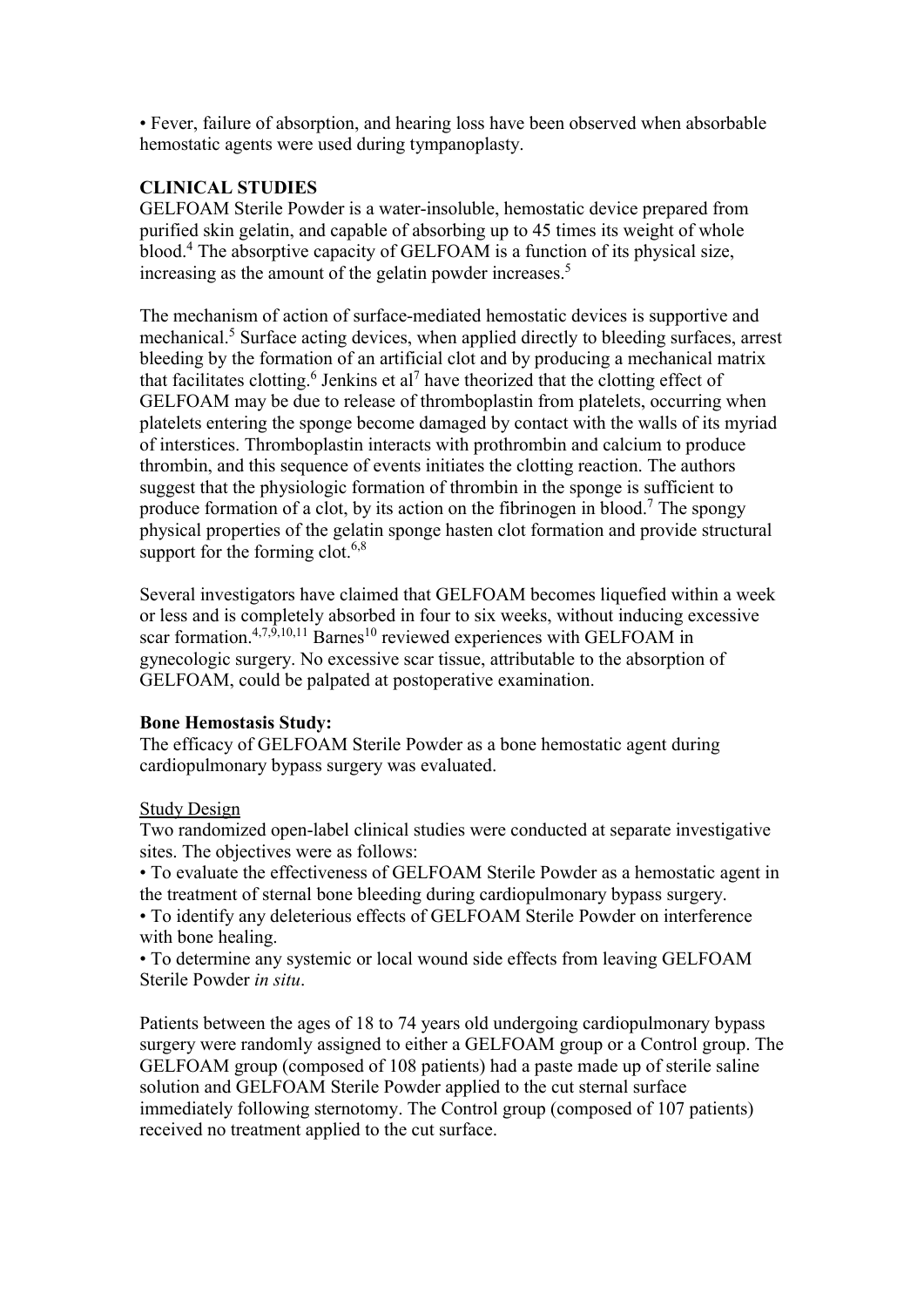Blood loss was monitored both during surgery and postoperatively. Blood loss during surgery was determined by measuring the weight of the powder before and after application to the cut edge of the sternum. Postoperative blood loss was collected from the mediastinal drainage tubes. The total blood loss (in milligrams) over 72 hours was determined for each patient.

#### Study Endpoints

Patients were evaluated upon admission (preoperative), during surgery (intraoperative), after surgery (postoperative), upon hospital discharge (7 to 10 days after surgery), and at the 3-month follow-up visit. An additional poststudy follow-up was required if a patient reported an ongoing medical event at the 3-month follow-up visit.

## Study Results

In both studies, the amount of blood loss was significantly less in the GELFOAM group than in the Control group. In Study 001, the mean blood loss in the GELFOAM group was 13727.7 mg while the mean blood loss in the Control group was more than double at 27712.0 mg. Similar results were found in Study 002, where the mean blood loss in the GELFOAM group was 9514.8 mg while the mean blood loss in the Control group was 22687.5 mg.

## **Table 2: Blood Loss in Sternotomy Patients**

|                         |                | Site 001 | Site 002       |         |  |
|-------------------------|----------------|----------|----------------|---------|--|
|                         | <b>GELFOAM</b> | Control  | <b>GELFOAM</b> | Control |  |
| Mean Blood Loss (mg)    | 13727.7        | 27712.0  | 9514.8         | 22687.5 |  |
| Median Blood Loss (mg)  | 11561.0        | 24798.0  | 6950.0         | 16900.0 |  |
| Minimum Blood Loss (mg) | 2922.0         | 10748.0  | 800.0          | 900.0   |  |
| Maximum Blood Loss (mg) | 87448.0        | 61535.0  | 46000.0        | 89800.0 |  |

Patients in the GELFOAM and Control groups were similar with regard to sternal bone healing. At hospital discharge, normal bone healing was reported for 105 patients (97%) in the GELFOAM group and 104 patients (97%) in the Control group. At the 3-month follow-up, 103 patients (95%) in the GELFOAM group and 100 patients (93%) in the Control group were healed.

Few patients in either treatment group had sternotomy infection or other postoperative infection complications related to sternotomy. At hospital discharge, two patients treated with GELFOAM had mediastinitis. No Control patients had any infections at hospital discharge. One patient treated with GELFOAM had a non-infection related complication.

At the 3-month follow-up, one of the original patients treated with GELFOAM who had mediastinitis still showed signs of infection. In addition, two additional patients treated with GELFOAM developed mediastinitis at the 3-month follow-up.

One patient in the Control group experienced sternal osteomyelitis at the 3-month follow-up but recovered with no residual effects. No patients from the GELFOAM arm of the study had reported complications of sternal osteomyelitis.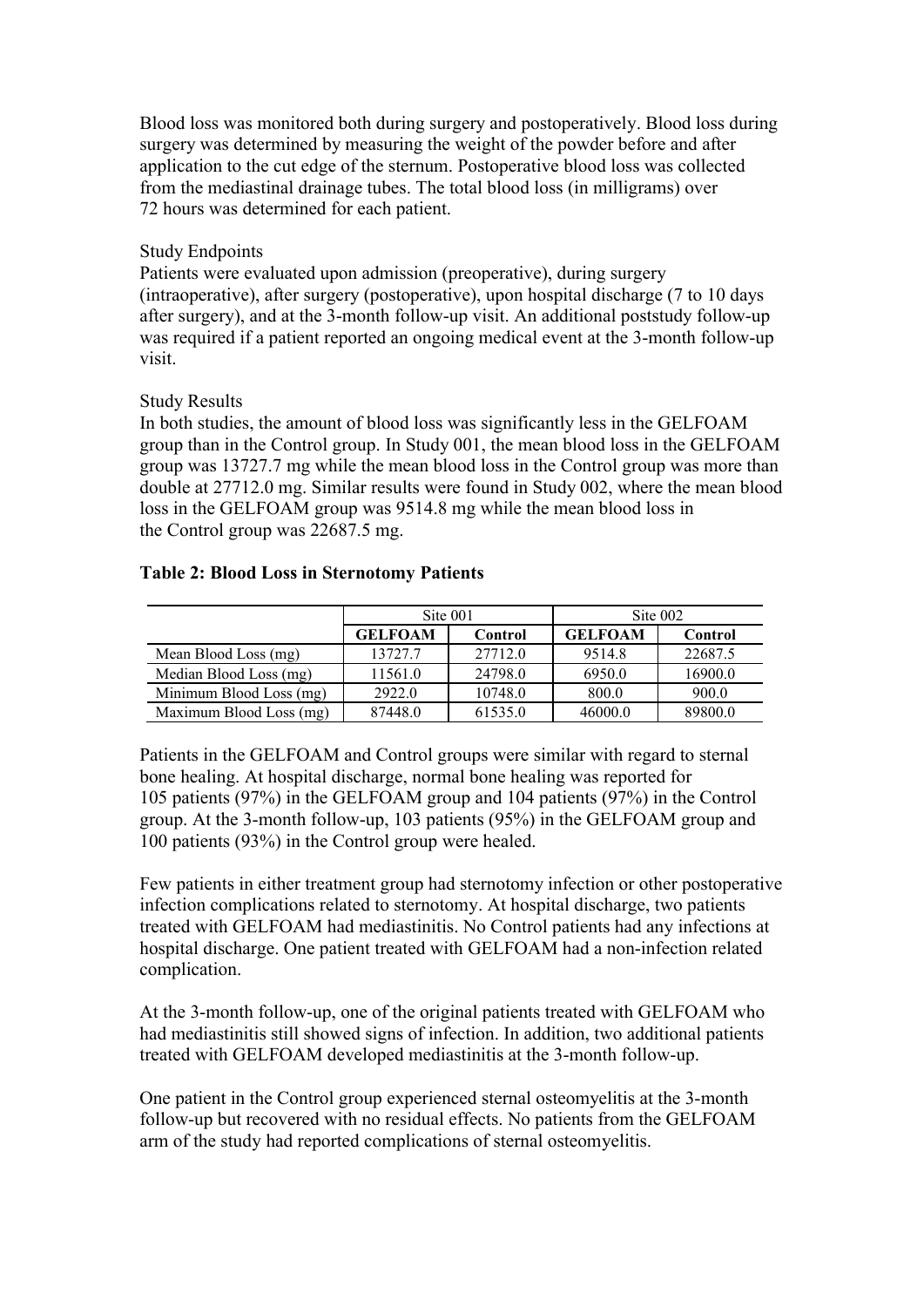There was a total of four Control patients who had non-infection-related complications.

One Control patient had serous/sanguineous wound drainage from the left leg and sternum incisions at hospital discharge. This complication was non-infectious and the patient recovered with no residual side effects.

Three Control patients all experienced chronic pain syndrome, a symptom which can occur following thoracic/cardiac surgery. Evaluation sternal bone healing at the 3-month follow-up for these patients showed no evidence of non-union of the sternum. In all three cases, bone healing at the 3-month follow-up was reported as being normal. A summary of sternotomy infection information is located in Table 3.

|                                           | <b>Hospital Discharge</b> |               |          |               | 3-Month Follow-up |               |          |               |
|-------------------------------------------|---------------------------|---------------|----------|---------------|-------------------|---------------|----------|---------------|
|                                           | <b>GELFOAM</b>            |               | Control  |               | <b>GELFOAM</b>    |               | Control  |               |
|                                           | N                         | $\frac{0}{0}$ | N        | $\frac{0}{0}$ | N                 | $\frac{0}{0}$ | N        | $\frac{0}{0}$ |
| <b>Any Infection</b>                      |                           |               |          |               |                   |               |          |               |
| yes                                       |                           | (1)           | $\theta$ | (0)           | 5                 | (5)           | $\theta$ | (0)           |
| no                                        | 104                       | (99)          | 106      | (100)         | 95                | (95)          | 105      | (100)         |
| <b>Superficial Wound</b>                  |                           |               |          |               |                   |               |          |               |
| yes                                       | $\theta$                  | (0)           | $\theta$ | (0)           | 2                 | (2)           | $\theta$ | (0)           |
| no                                        | 105                       | (100)         | 106      | (100)         | 98                | (98)          | 105      | (100)         |
| <b>Sternal Osteomyelitis</b>              |                           |               |          |               |                   |               |          |               |
| yes                                       | $\theta$                  | (0)           | $\theta$ | (0)           |                   | (1)           |          | (1)           |
| no                                        | 105                       | (100)         | 106      | (100)         | 99                | (99)          | 105      | (99)          |
| <b>Mediastinitis</b>                      |                           |               |          |               |                   |               |          |               |
| yes                                       |                           | (1)           | $\theta$ | (0)           | 2                 | (2)           | $\theta$ | (0)           |
| no                                        | 104                       | (99)          | 106      | (100)         | 98                | (98)          | 105      | (100)         |
| <b>Complication Related to Sternotomy</b> |                           |               |          |               |                   |               |          |               |
| yes                                       | $\theta$                  | (0)           | $\theta$ | (0)           |                   | (1)           | 3        | (3)           |
| no                                        | 105                       | (100)         | 106      | (100)         | 99                | (99)          | 102      | (97)          |

#### **Table 3: Summary of Postoperative Infection Complications**

#### Study Conclusions

These studies demonstrate that a paste made from GELFOAM Sterile Powder is safe and effective in treating intraoperative bleeding when applied to the cut surface of cancellous bone and has shown superior hemostasis versus no treatment at all to the cut bone surface. The benefit to patients is that a reduction in bleeding will make surgery easier to perform by reducing the time the surgeon needs to revisit cut bone surfaces to clean up the bleeding. This study also demonstrated that GELFOAM Sterile Powder could be left *in situ* without increased risk of bone infection or nonunion of the sternum.

# **DOSAGE AND ADMINISTRATION**

Sterile technique should always be used. The minimum amount of GELFOAM should be applied to the bleeding site (see **DIRECTIONS FOR USE**) with pressure until hemostasis is observed. Opened envelopes of unused GELFOAM must always be discarded.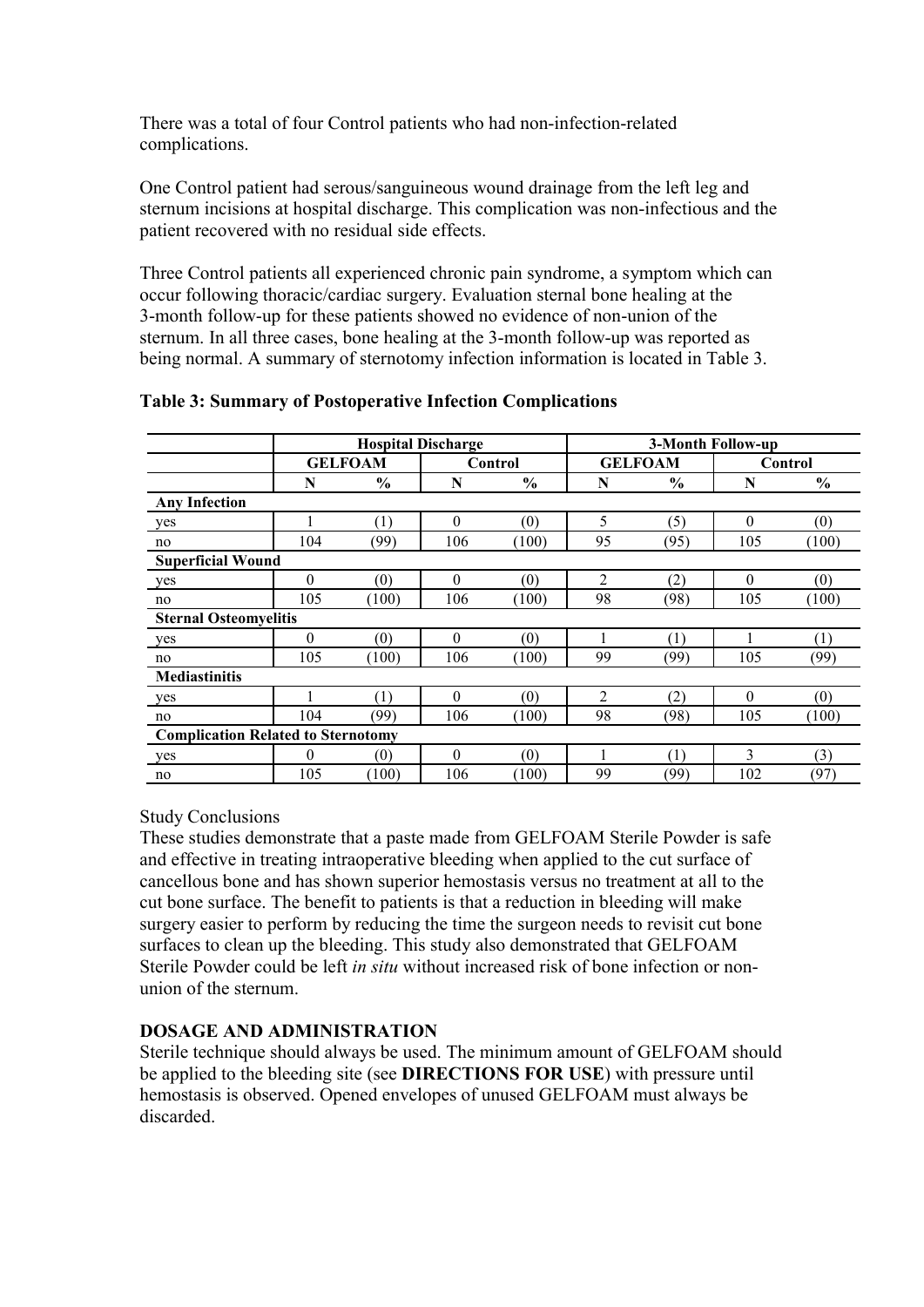## **HOW SUPPLIED**

GELFOAM Sterile Powder (absorbable gelatin powder) is supplied in envelopes containing 1 gram: Carton of 6 Envelopes: GTIN 00300090433048 (0009-0433-04). (Individual) One Gram Single-Patient-Use Sterile Powder Envelope: GTIN 00300090433109 (0009-433-10).

The GELFOAM One Gram Single-Patient-Use Sterile Powder Envelope is supplied in the following kit presentation:

GELFOAM-JMI™ Powder Kit (GELFOAM Absorbable Gelatin Powder and Thrombin, Topical (Bovine) USP, Thrombin-JMI®, 5,000 International Units): GTIN 00360793410104 (60793-410-10).

# **STORAGE AND HANDLING**

GELFOAM Sterile Powder should be stored at 25°C (77°F); excursions permitted to 15-30°C (59-86°F) [see USP Controlled Room Temperature]. Once the envelope is opened, contents are subject to contamination. It is recommended that GELFOAM be used as soon as the envelope is opened and unused contents discarded. This product is prepackaged sterile and intended only for single use. Reuse can result in transmission of bloodborne pathogens (including HIV and hepatitis), potentially endangering patients and health care providers. Adherence to the principles of aseptic technique when using this product is essential.

**Caution:** Federal law restricts this device to sale by or on the order of a physician.

# **ANIMAL PHARMACOLOGY**

#### **Thrombin Concentration Study<sup>12</sup>**

In a blinded pre-clinical study conducted on a liver lesion model in swine, an inverse dose related response was observed between the visual bleeding scores and the thrombin\* concentration within the absorbable gelatin powder syringe delivery system, GEL-FLOW™ NT (a device containing 550 mg of GELFOAM Sterile Powder). Bleeding was assigned scores according to a visual scale (Adams et al.  $2009<sup>13</sup>$ ), with scores of 0 (no bleeding), 0.5 (ooze), 1 (very slight), 2 (slight), 3 (moderate), and 4 (severe). Scores of 1 and less were considered clinically acceptable. The 770 IU/mL thrombin concentration provided statistically significant lower bleeding scores than either 375 IU/mL or 250 IU/mL thrombin concentrations\*\* (Table 4). The results of this study showed that higher concentrations of thrombin within the GEL-FLOW NT syringe resulted in improved hemostasis as measured by lower bleeding scores.

\*Thrombin-JMI® (Thrombin, Topical (Bovine) USP) was used for all thrombin concentrations tested in this study. \*\*Per the Thrombin-JMI® prescribing information, for routine use THROMBIN-JMI is reconstituted with sterile isotonic saline at a recommended concentration of 1,000 to 2,000 International Units per mL.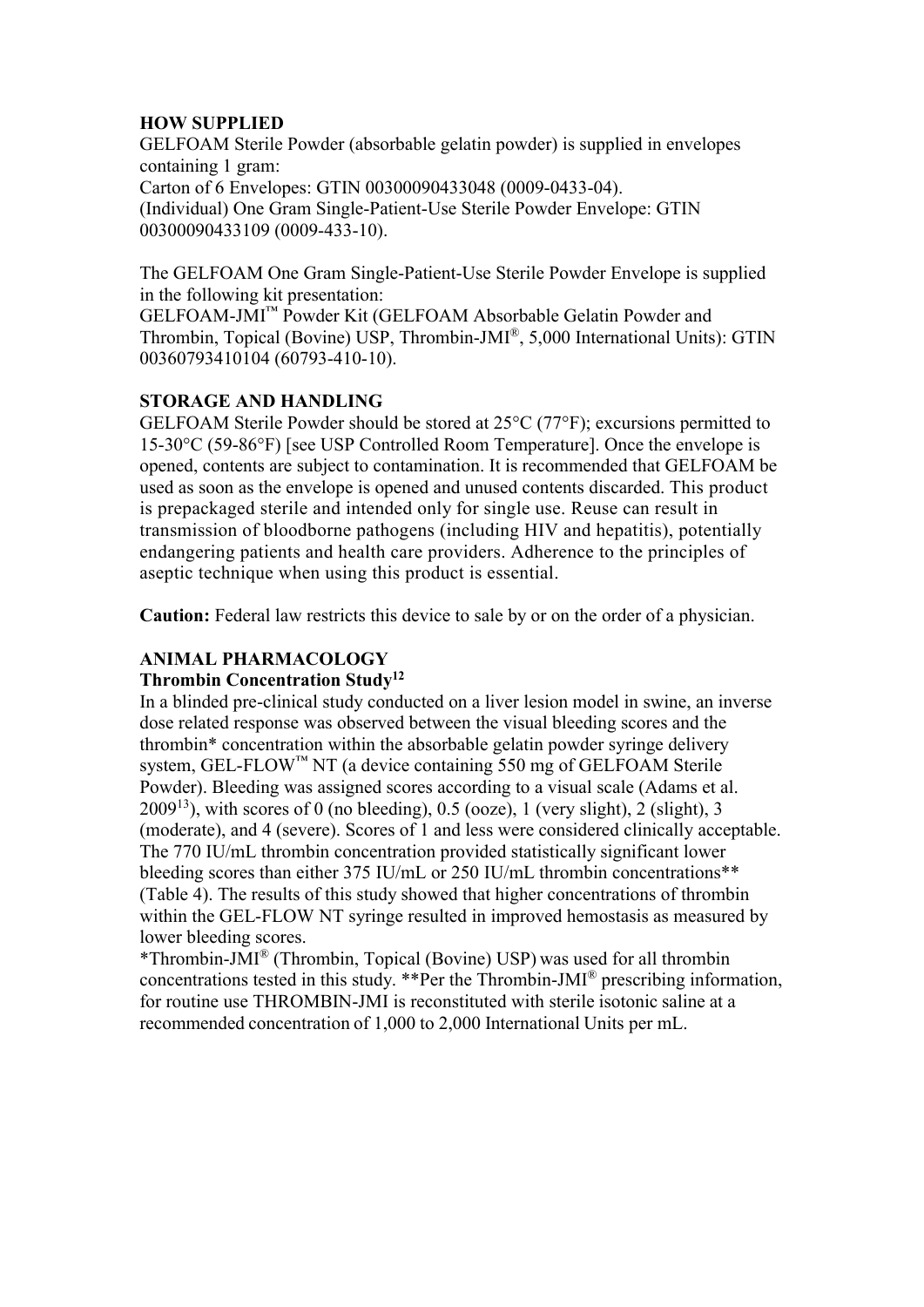**Table 4: Comparison of Effect on Hemostasis of Varying Thrombin Concentrations in GEL-FLOW NT as Measured by Bleeding Scores in Swine Liver Lesion Model**

| <b>Comparison of Effect on Bleeding Scores of Varying Thrombin Concentrations in</b><br><b>GEL-FLOW NT in Animal Model using Repeated Measures Logistic Regression</b> |                                                |                                                |                                              |  |  |  |
|------------------------------------------------------------------------------------------------------------------------------------------------------------------------|------------------------------------------------|------------------------------------------------|----------------------------------------------|--|--|--|
| <b>Parameter</b>                                                                                                                                                       | $250$ IU/mL<br><b>Mean (Standard</b><br>Error) | $375$ IU/mL<br><b>Mean (Standard</b><br>Error) | 770 IU/mL<br><b>Mean (Standard</b><br>Error) |  |  |  |
| 3 Minute Bleeding<br>Score                                                                                                                                             | 1.8(0.2)                                       | 1.6(0.2)                                       | $0.7(0.2)$ **                                |  |  |  |
| 6 Minute Bleeding<br>Score                                                                                                                                             | 1.7(0.2)                                       | 1.5(0.2)                                       | $0.6(0.2)$ **                                |  |  |  |
| 9 Minute Bleeding<br>Score                                                                                                                                             | 1.5(0.2)                                       | 1.2(0.2)                                       | $0.5(0.2)$ **                                |  |  |  |
| 12 Minute Bleeding<br>Score                                                                                                                                            | 1.4(0.2)                                       | $1.0(0.2)$ *                                   | $0.4(0.2)$ **                                |  |  |  |

\*Significantly different from 250 IU/mL at the 0.05 significance level. Tukey adjusted p-value for multiple comparisons.

\*\*Significantly different from both 250 and 375 IU/mL at <0.001 significance level. Tukey adjusted p-values for multiple comparisons.

Surface-acting hemostatic devices, when applied directly to bleeding surfaces, arrest bleeding by providing a mechanical matrix that facilitates clotting.<sup>6,8,14,15</sup> Due to their bulk, surface-acting hemostatic agents slow the flow of blood, protect the forming clot, and offer a framework for deposition of the cellular elements of blood.<sup>6,7,8,14</sup> MacDonald and Mathews<sup>16</sup> studied GELFOAM implants in canine kidneys and reported that it assisted in healing, with no marked inflammatory or foreign-body reactions.

Jenkins and Janda<sup>14</sup> studied the use of GELFOAM in canine liver resections and noted that the gelatin sponge appeared to offer a protective cover and provide structural support for the reparative process.

Correll et al<sup>15</sup> studied the histology of GELFOAM Sterile Sponge when implanted in rat muscle and reported no significant tissue reaction.

#### **REFERENCES**

1. Lindstrom PA: Complications from the use of absorbable hemostatic sponges. *AMA Arch Surg* 1956;*73*:133-141.

2. Knowlson GTG: Gelfoam granuloma in the brain*. J Neuro Neurosurg Psychiatry* 1974;*37*:971-973.

3. Herndon JH, Grillo HC, Riseborough EJ, et al: Compression of the brain and spinal cord following use of GELFOAM. *Arch Surg* 1972;*104*:107.

4. Council on Pharmacy and Chemistry: Absorbable Gelatin sponge – new and nonofficial remedies. *JAMA* 1947;*135*:921.

5. Goodman LS, Gilman A: Surface-acting drugs, in The Pharmacologic Basis of Therapeutics, ed 6. New York, *MacMillan Publishing Co*. 1980, p 955.

6. Guralnick W, Berg L: GELFOAM in oral surgery. *Oral Surg* 1948;*1*:629-632. 7. Jenkins HP, Senz EH, Owen H, et al: Present status of gelatin sponge for control of hemorrhage*. JAMA* 1946;*132*:614-619.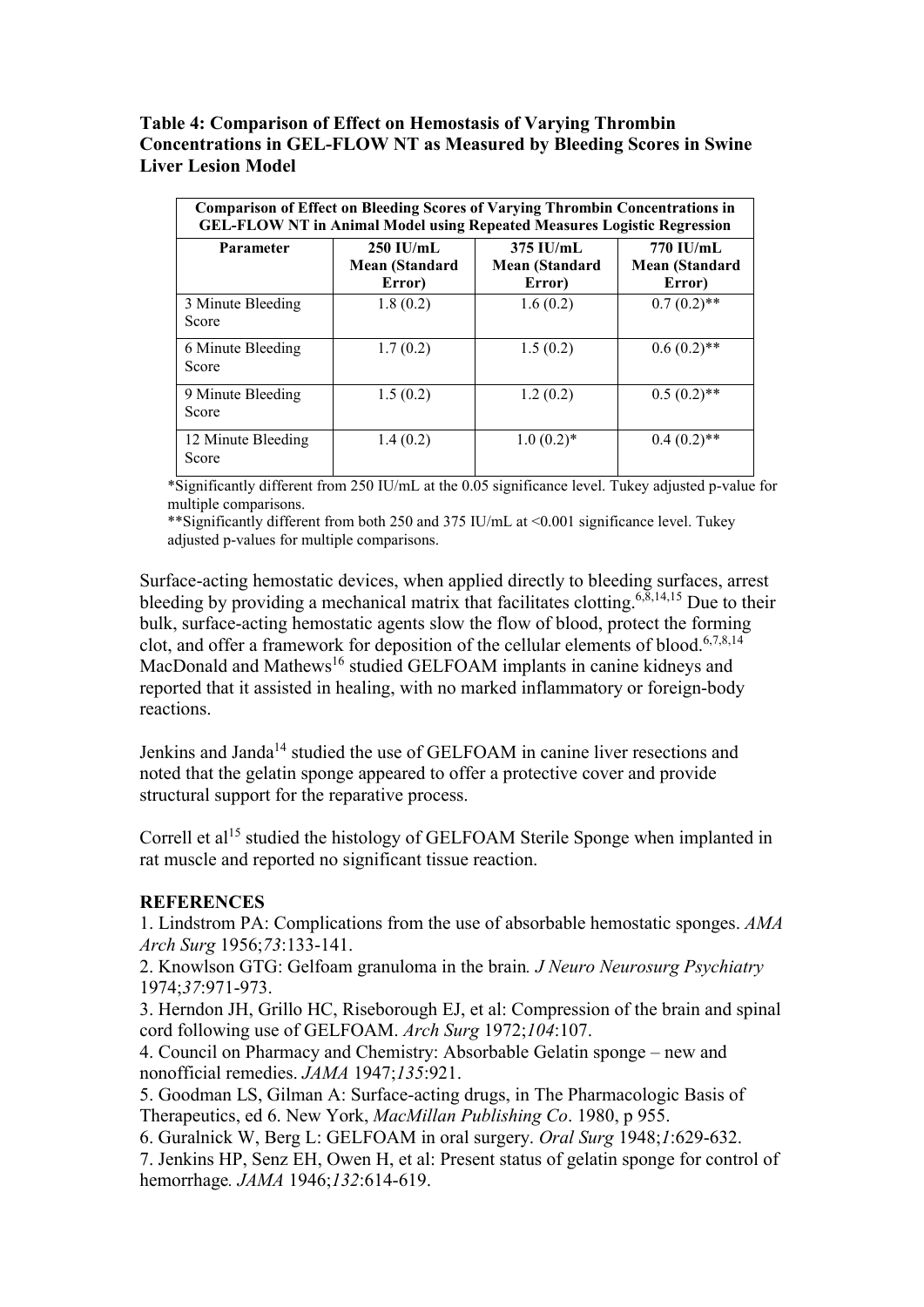8. Jenkins HP, Janda R, Clarke J: Clinical and experimental observations on the use of gelatin sponge or foam. *Surg* 1946;*20*:124-132.

9. Treves N: Prophylaxis of post mammectomy lymphedema by the use of GELFOAM laminated rolls. *Cancer* 1952;*5*:73-83.

10. Barnes AC: The use of gelatin foam sponges in obstetrics and gynecology. *Am J Obstet Gynecol* 1963;*86*:105-107.

11. Rarig HR: Successful use of gelatin foam sponge in surgical restoration of fertility. *Am J Obstet Gynecol* 1963;*86*:136.

12. Morse DC, Silva E, Bartrom J, et al: Improved bleeding scores using Gelfoam® Powder with incremental concentrations of bovine thrombin in a swine liver lesion model. *J Throm Thrombolysis 2016;42*(3):352-359.

13. Adams G, Manson R, Hasselblad V, et al: Acute in-vivo evaluation of bleeding with Gelfoam™ plus saline and Gelfoam plus human thrombin using an liver square lesion model in swine. *J Throm Thrombolysis* 2009;*28*:1-5.

14. Jenkins HP, Janda R: Studies on the use of gelatin sponge or foam as a hemostatic agent in experimental liver resections and injuries to large veins. *Ann Surg* 1946;*124*:952-961.

15. Correll JT, Prentice HR, Wise EC: Biologic investigations of a new absorbable sponge. *Surg Gynecol Obstet* 1945;*181*:585-589.

16. MacDonald SA, Mathews WH: Fibrin foam and GELFOAM in experimental kidney wounds. *Annual American Urological Association*, July 1946.

This product's label may have been updated. For current full prescribing information, please visit [www.pfizer.com](http://www.pfizer.com/).



DO NOT RE-USE

Method of sterilization using steam or dry heat



Attention, see instructions for use



CONSULT Instructions for Use

DO NOT RESTERILIZE

DO NOT USE IF PACKAGE IS DAMAGED



Manufactured by: Pharmacia & Upjohn Company LLC 7000 Portage Road Kalamazoo, Michigan 49001 USA 1-800-253-8600